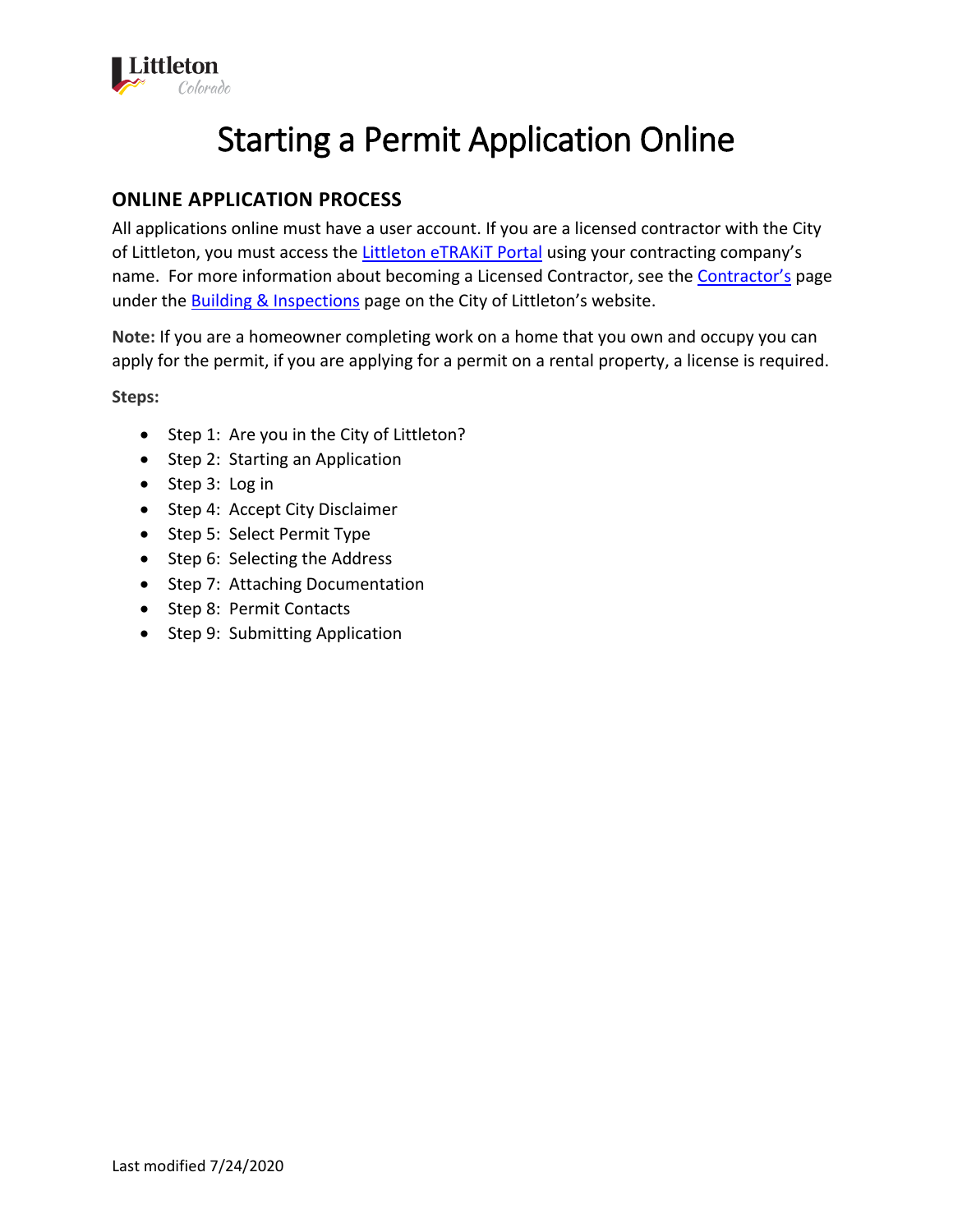

## **Step 1: Are you in the City of Littleton?**

Using an Internet Explorer browser, use the **[Address Wizard](https://www.littletongov.org/my-littleton/map-gallery/address-wizard)** to see if you are in Littleton's city limits. Many properties in the region use a Littleton mailing address, however may be located within unincorporated Arapahoe, Jefferson, or Douglas Counties.

| Colorado                                    |                         |                                                                                                                                                                                            |                                     |                                        |                     |  |  |
|---------------------------------------------|-------------------------|--------------------------------------------------------------------------------------------------------------------------------------------------------------------------------------------|-------------------------------------|----------------------------------------|---------------------|--|--|
| My<br>Littleton                             | City<br><b>Services</b> | <b>Building &amp;</b><br><b>Development</b>                                                                                                                                                | <b>Business</b><br><b>Resources</b> | <b>Connect</b><br><b>With Us</b>       | I Want<br>To        |  |  |
|                                             |                         |                                                                                                                                                                                            |                                     |                                        |                     |  |  |
| <b>Bemis Library</b>                        |                         | My Littleton » Map Gallery »                                                                                                                                                               |                                     |                                        |                     |  |  |
| City Council                                |                         |                                                                                                                                                                                            |                                     |                                        |                     |  |  |
| <b>City Events</b>                          |                         | <b>Address Wizard</b>                                                                                                                                                                      |                                     |                                        |                     |  |  |
| Community Links                             |                         |                                                                                                                                                                                            | Font Size: $\Box$                   | Share & Bookmark                       | Feedback<br>a Print |  |  |
| Cupola Cam                                  |                         | Welcome to the Address Wizard! Use this search function to determine whether an address is<br>inside the Littleton's city limits.                                                          |                                     |                                        |                     |  |  |
| + Demographics                              |                         | <b>How to use the Address Wizard</b>                                                                                                                                                       |                                     |                                        |                     |  |  |
| Census 2020                                 |                         |                                                                                                                                                                                            |                                     |                                        |                     |  |  |
| COVID-19 - Coronavirus<br>Information       |                         | • Enter an address and click the search icon. The results will appear on the map and below<br>the search field.<br>. You do not need to enter a city name.                                 |                                     |                                        |                     |  |  |
| Resources and<br>Assistance                 |                         | . If you get an unexpected result, check the street name and number for errors and try<br>again.<br>• See the Zoning Map for extended mapped information such as zoning, council district, |                                     |                                        |                     |  |  |
| <b>Envision Littleton</b>                   |                         | water and sanitation districts, and school district.                                                                                                                                       |                                     |                                        |                     |  |  |
| <b>Historic Preservation</b>                |                         |                                                                                                                                                                                            |                                     | Littleton Address Wiz                  | է<br>о              |  |  |
| Littleton Museum                            |                         |                                                                                                                                                                                            |                                     |                                        |                     |  |  |
| + Littleton History                         |                         | Bear/<br><b>Creek Lake</b>                                                                                                                                                                 |                                     | Search for an address or locate on map |                     |  |  |
| <b>Littleton Plans</b>                      |                         | Park                                                                                                                                                                                       |                                     | Find address or place                  | Q                   |  |  |
| + Littleton 8 TV                            |                         | DENVER                                                                                                                                                                                     |                                     |                                        |                     |  |  |
| - Map Gallery                               |                         |                                                                                                                                                                                            |                                     |                                        |                     |  |  |
| <b>Address Wizard</b>                       |                         | Ken Caryl                                                                                                                                                                                  | Columbine                           |                                        |                     |  |  |
| Littleton City Limits &<br>Places           |                         | South<br>Valley                                                                                                                                                                            |                                     |                                        |                     |  |  |
| Map to Littleton Center                     |                         | Park<br>C bátfie Id<br>Hildebrand<br>Ranch<br>State Park                                                                                                                                   |                                     |                                        |                     |  |  |
| Map to Bemis Library                        |                         | Deer Creek<br>Park<br>Canyon Park                                                                                                                                                          |                                     |                                        |                     |  |  |
| Map to Museum                               |                         | Lockheed                                                                                                                                                                                   | City                                |                                        |                     |  |  |
| Map to Aging Well<br><b>Resource Center</b> | Wizards:                | If you continue to get an unexpected or negative result, check these county parcel Address                                                                                                 |                                     |                                        |                     |  |  |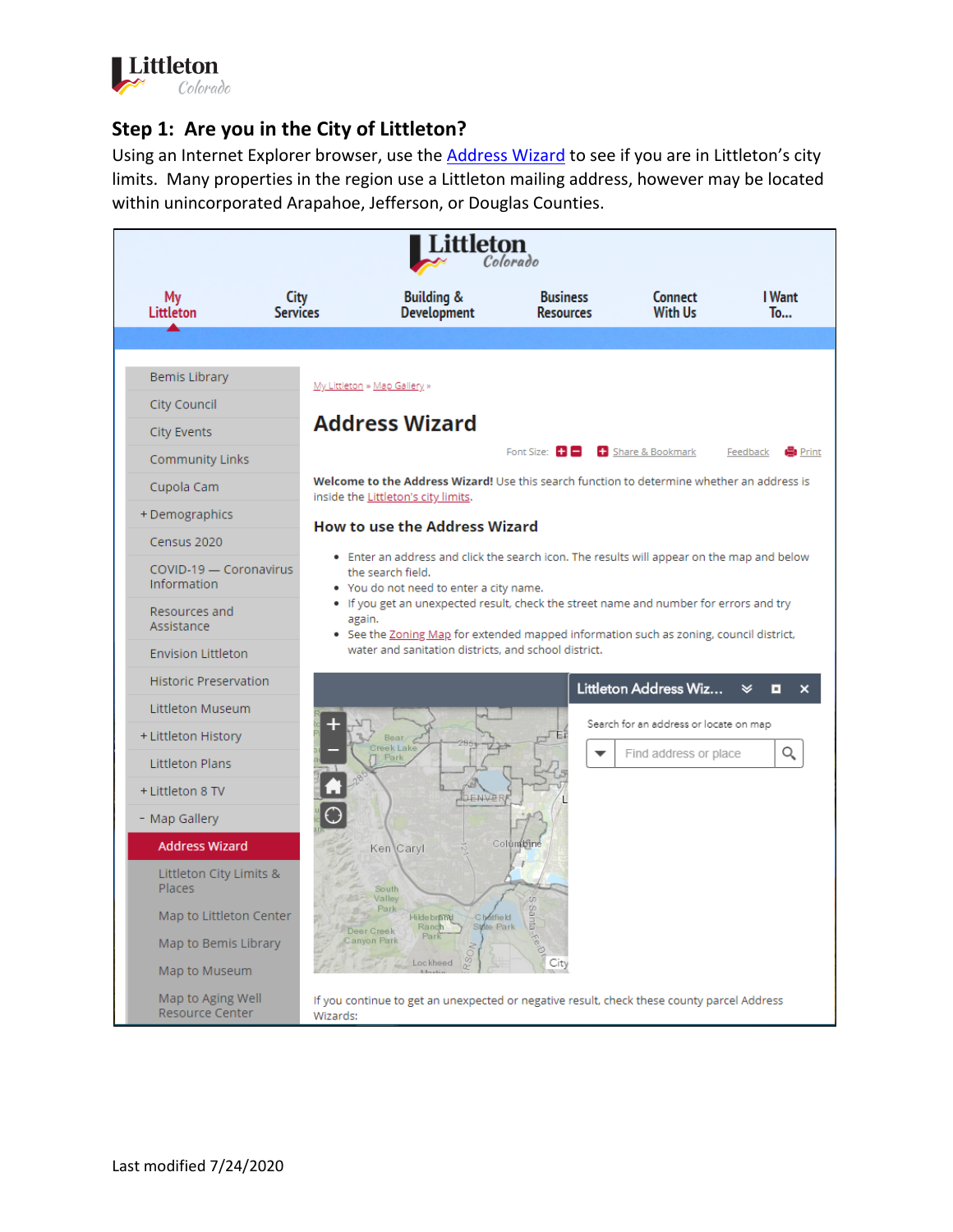

#### **Step 2: Starting an Application**

After confirming Address is in Littleton, navigate to the Littleton eTRAKIT Portal[. I](https://permit9.littletongov.org/etrakit/)f the address is not in Littleton, please contact the municipal agency for the property.

| Littleton Address Wiz                  |  |  |  |  |  |  |  |
|----------------------------------------|--|--|--|--|--|--|--|
| Search for an address or locate on map |  |  |  |  |  |  |  |
| 2255 W BERRY AVE                       |  |  |  |  |  |  |  |
| Municipal Boundary                     |  |  |  |  |  |  |  |
| Address is in<br>Littleton             |  |  |  |  |  |  |  |

Click on **Apply/New Permit** to start your application

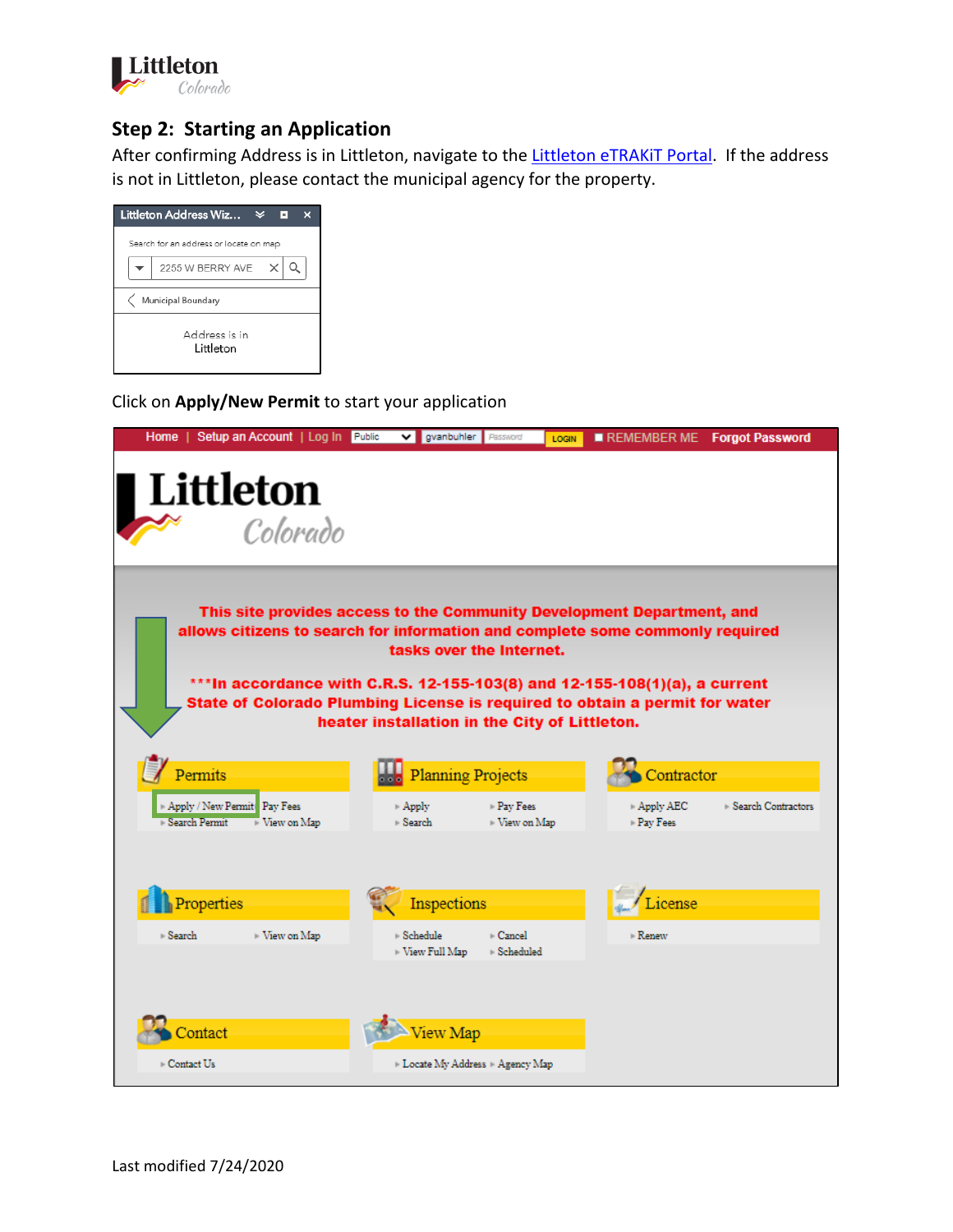

### Step 3: Log in

Log in with a Public Login or as a contractor. Existing contractors that are licensed with the City of Littleton will use the company name as user name to obtain permits. If you had a contractor account prior to the upgraded Littleton eTRAKIT Portal, you will need to set up a password the first time you log in using *Littleton eTRAKiT Recovering Password* found on **eTRAKIT Help**. The login information will be sent to the email that was provided during set up. For more information to set up a public account, see *Littleton eTRAKiT Create Public Account* found on [eTRAKiT Help.](https://www.littletongov.org/building-development/etrakit-portal)

| Home   Setup an Account   Log In Public                                                                                                         | ▼  <br><b>Usemame</b>                                                                                                                                                                                                                                                                                                   | Password                                                         | <b>LOGIN</b> | <b>LI REMEMBER ME</b> | <b>Forgot Password</b>                                  |  |
|-------------------------------------------------------------------------------------------------------------------------------------------------|-------------------------------------------------------------------------------------------------------------------------------------------------------------------------------------------------------------------------------------------------------------------------------------------------------------------------|------------------------------------------------------------------|--------------|-----------------------|---------------------------------------------------------|--|
| Permits<br>Apply / New Permit<br>Search Permit<br>Pav Fees<br>View on Map<br><b>Planning Projects</b>                                           | <b>User Name:</b>                                                                                                                                                                                                                                                                                                       | Public Login<br>johnsmith                                        |              |                       |                                                         |  |
| Apply for New Project<br>Search Projects<br>Pay Fees<br>View on Map                                                                             | Password:                                                                                                                                                                                                                                                                                                               | <br><b>LOGIN</b>                                                 |              |                       |                                                         |  |
| Contractor<br>Apply AEC<br>Search Contractors<br>Pay Fees<br>Properties<br>Search Property                                                      |                                                                                                                                                                                                                                                                                                                         | <b>New Users click here to register</b><br>Forgot your password? |              |                       |                                                         |  |
| $\blacksquare$ View on Map                                                                                                                      |                                                                                                                                                                                                                                                                                                                         |                                                                  |              |                       |                                                         |  |
| Inspections<br>Schedule<br>Cancel<br>View on Map<br>Scheduled<br>License<br>$\blacksquare$ Renew<br>Map<br>View Map<br><b>Locate My Address</b> | Username:<br>Password:                                                                                                                                                                                                                                                                                                  | Contractor Login<br><b>LOGIN</b><br>Forgot your password?        |              | ▼                     |                                                         |  |
| Shopping Cart<br>Pay All Fees<br>Paid Items<br>Contact<br>Contact us                                                                            |                                                                                                                                                                                                                                                                                                                         |                                                                  |              |                       |                                                         |  |
|                                                                                                                                                 | The City of Littleton, CO makes every effort to produce and publish the most current and accurate information possible. No warranties, expressed or implied,<br>are provided for the data herein, its use, or its interpretation. Utilization of this website indicates understanding and acceptance of this statement. |                                                                  |              |                       |                                                         |  |
| Littleton                                                                                                                                       | Colorado                                                                                                                                                                                                                                                                                                                |                                                                  |              |                       | 2255 W Berry Ave, Littleton City of Littleton, CO 80120 |  |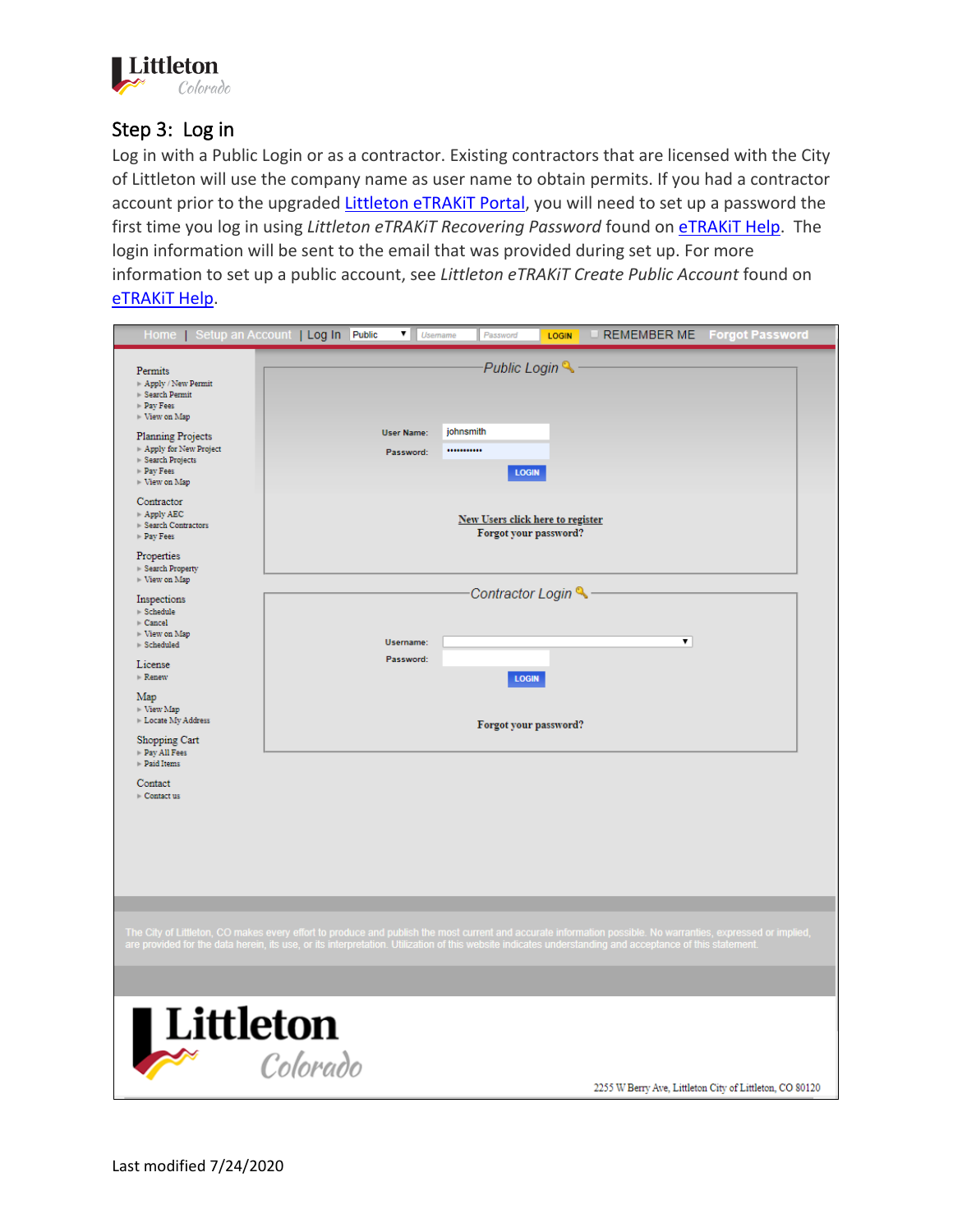

## Step 4: Read and Accept City Disclaimer

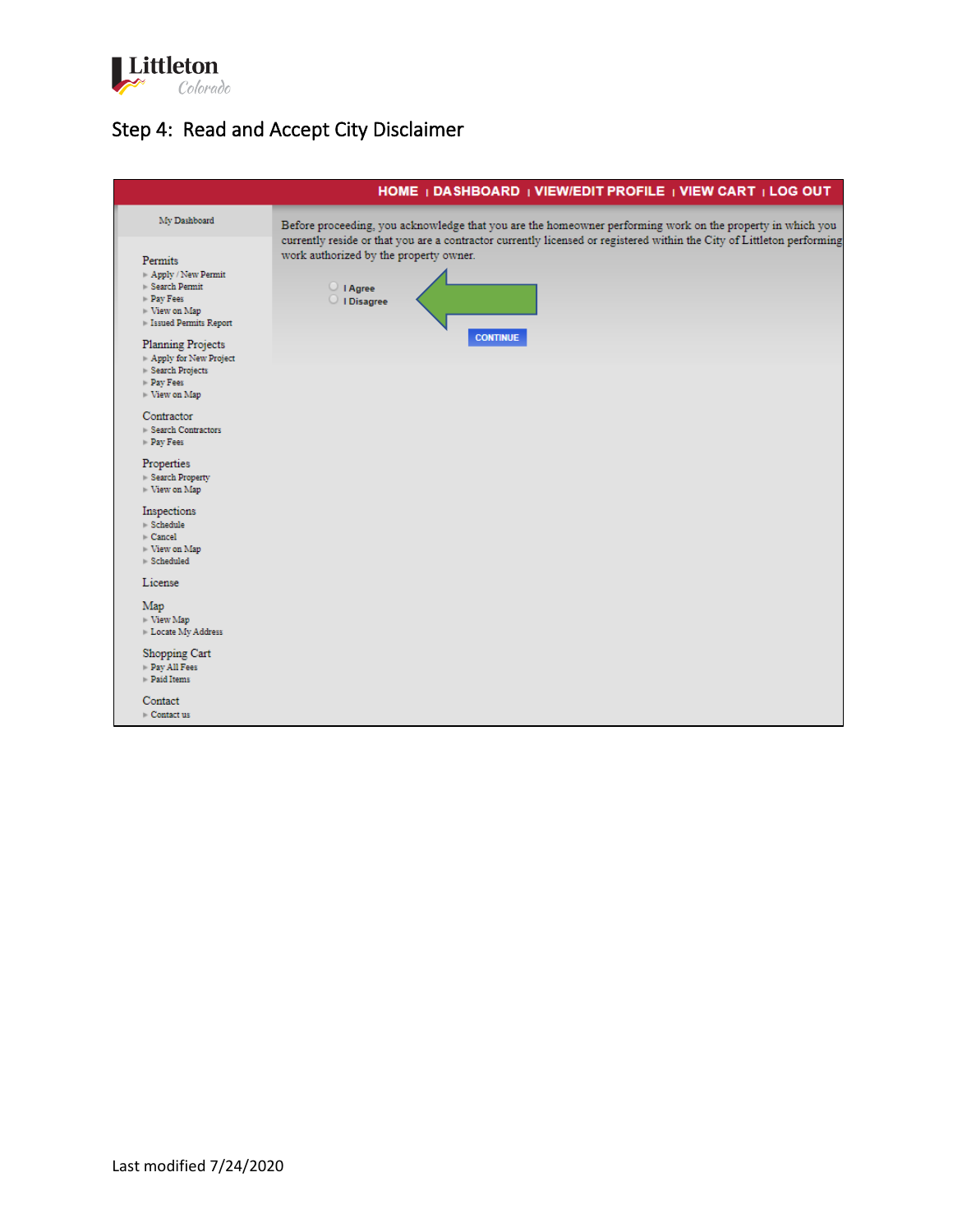

## **Step 5: Select Permit Type**

Select the permit type that you are wishing to create a permit for. If the permit is not available in this list, then the application is not available for online submittal. Once you select the permit type that you wish to create, more fields will be generated based on the permit type that was selected. All fields with asterisks (\*) in front of the title must be completed to submit the application.

\*\* Note that the **Detailed Project Description** is limited to 60 characters

| My Dashboard                                                                                              | <b>Permit Application</b>                                              |                                           |                   |                                                               |
|-----------------------------------------------------------------------------------------------------------|------------------------------------------------------------------------|-------------------------------------------|-------------------|---------------------------------------------------------------|
| Permits<br>Apply / New Permit<br>Search Permit<br>Pay Fees<br>View on Map<br><b>Issued Permits Report</b> | <b>Step 1 Permit Information</b><br>Permit Type Information            | Step 2                                    |                   | Step 3<br>Step 4                                              |
| <b>Planning Projects</b><br>Apply for New Project<br>Search Projects                                      | <b>PERMIT Type</b>                                                     |                                           | $\checkmark$<br>Δ |                                                               |
| Pay Fees<br>View on Map<br>Contractor<br>Search Contractors<br>$\blacktriangleright$ Pay Fees             | *Detailed Project<br><b>Description:</b><br>*Job Value                 | <b>COMMERCIAL</b><br><b>GRADING</b>       |                   |                                                               |
| Properties<br>Search Property<br>View on Map                                                              | Location                                                               | <b>FLOODPLAIN DEVELOPMENT</b>             |                   |                                                               |
| Inspections<br>Schedule<br>Cancel<br>$\blacktriangleright$ View on Map<br>Scheduled                       | *Enter part or all of y PLUMBING<br><b>Search By</b><br><b>Address</b> | <b>RE ROOF</b>                            |                   | <b>SEARCH</b>                                                 |
| License<br>Map<br>$\blacktriangleright$ View Map<br><b>Locate My Address</b>                              | <b>Your Relation to</b>                                                | <b>RESIDENTIAL</b><br><b>RIGHT OF WAY</b> |                   |                                                               |
| Shopping Cart<br>Pay All Fees<br>Paid Items                                                               | <b>Property Owner</b><br>Check this box if y                           | <b>SEWER</b>                              | П                 | <b>Contractor</b><br>Check this box if you are the Contractor |
| Contact<br>$\blacksquare$ Contact us                                                                      |                                                                        | <b>ZONING</b>                             |                   |                                                               |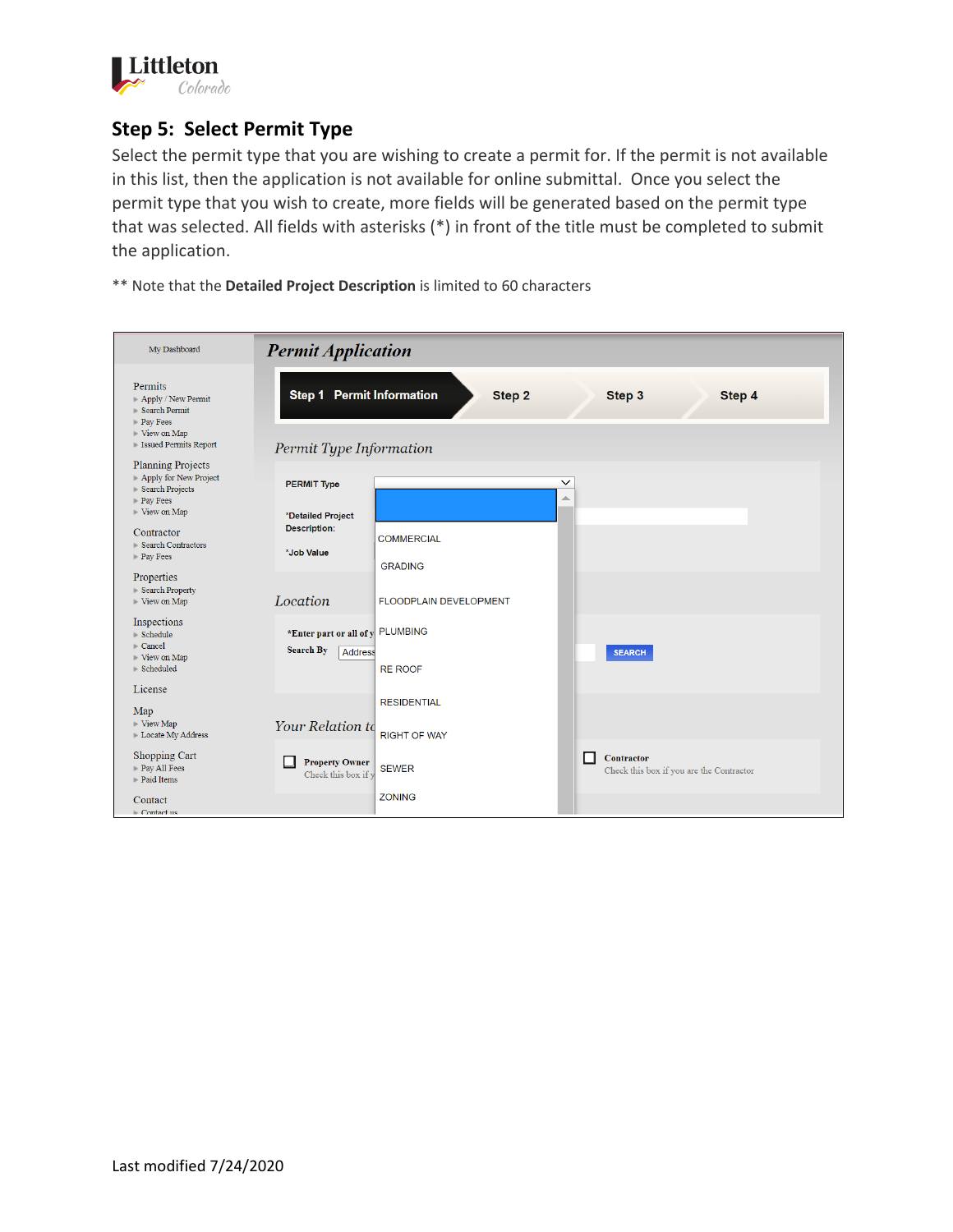

#### Step 6: Selecting the Address

Permits must be linked to a valid Littleton address. If your address is not found, please make sure that you are using the correct address format. For directional streets, please use W instead of West and there is no abbreviation. You can also enter in the address numbers to find like results and select the address from a list. If your address shows up as a Parcel and again as a Building and you are unsure which to choose, select the Building.

|                                                                                                 | HOME   DASHBOARD   VIEW/EDIT PROFILE   VIEW CART   LOG OUT LOGGED IN AS:                           |
|-------------------------------------------------------------------------------------------------|----------------------------------------------------------------------------------------------------|
| My Dashboard                                                                                    | <b>Permit Application</b>                                                                          |
| <b>Permits</b><br>Apply / New Permit<br>Search Permit<br>Pav Fees<br>View on Map                | Step 1 Permit Information<br>Step 2<br>Step 3<br>Step 4                                            |
| <b>Issued Permits Report</b>                                                                    | Permit Type Information                                                                            |
| <b>Planning Projects</b><br>Apply for New Project<br>Search Projects<br>Pav Fees<br>View on Map | <b>RIGHT OF WAY</b><br>۷.<br><b>PERMIT Type</b><br><b>CONTAINER</b><br>۷.<br><b>PERMIT Subtype</b> |
| Contractor<br>Search Contractors<br>Pav Fees                                                    | *Notes:<br>Dumpster on street<br>\$4,000.00<br>*Job Value                                          |
| Properties                                                                                      |                                                                                                    |
| Search Property<br>View on Map                                                                  | Applications will be reviewed for accuracy and completeness                                        |
| Inspections<br>Schedule<br>Cancel<br>View on Map<br>Scheduled                                   | $+$<br><b>ENGINEERING DATA</b>                                                                     |
| License                                                                                         | $\overline{+}$                                                                                     |
| Map<br>View Map<br><b>Locate My Address</b>                                                     | <b>TCP</b>                                                                                         |
| Shopping Cart<br>Pav All Fees<br>Paid Items                                                     | $\overline{+}$<br><b>ROW INFO</b>                                                                  |
| Contact<br>Contact us                                                                           | Location                                                                                           |
|                                                                                                 |                                                                                                    |
|                                                                                                 | *Enter part or all of your address and press search                                                |
|                                                                                                 | Search By<br>Address<br>۷.<br><b>SEARCH</b>                                                        |
|                                                                                                 |                                                                                                    |

**Note:** If the address does not populate, verify that your address is correct and within the city limits of Littleton. All addresses can be verified using our online [Address Wizard.](https://www.littletongov.org/my-littleton/map-gallery/address-wizard)

| Location             |                                                                                                                                                                                                                                                                                   |      |               |
|----------------------|-----------------------------------------------------------------------------------------------------------------------------------------------------------------------------------------------------------------------------------------------------------------------------------|------|---------------|
|                      | *Enter part or all of your address and press search                                                                                                                                                                                                                               |      |               |
| Search By            | <b>Address</b><br>▼                                                                                                                                                                                                                                                               | 2255 | <b>SEARCH</b> |
| Select address below | 12255 W BOWLES AVE - PARCEL<br>2255 W BERRY AVE - BUILDING<br>2255 W BERRY AVE - PARCEL<br>2255 W DAVIES AVE - BUILDING<br>12255 W DAVIES AVE - PARCEL<br>2255 W JAMISON WAY - BUILDING<br>2255 W JAMISON WAY - PARCEL<br>2255 W LAKE AVE - BUILDING<br>12255 W LAKE AVE - PARCEL |      |               |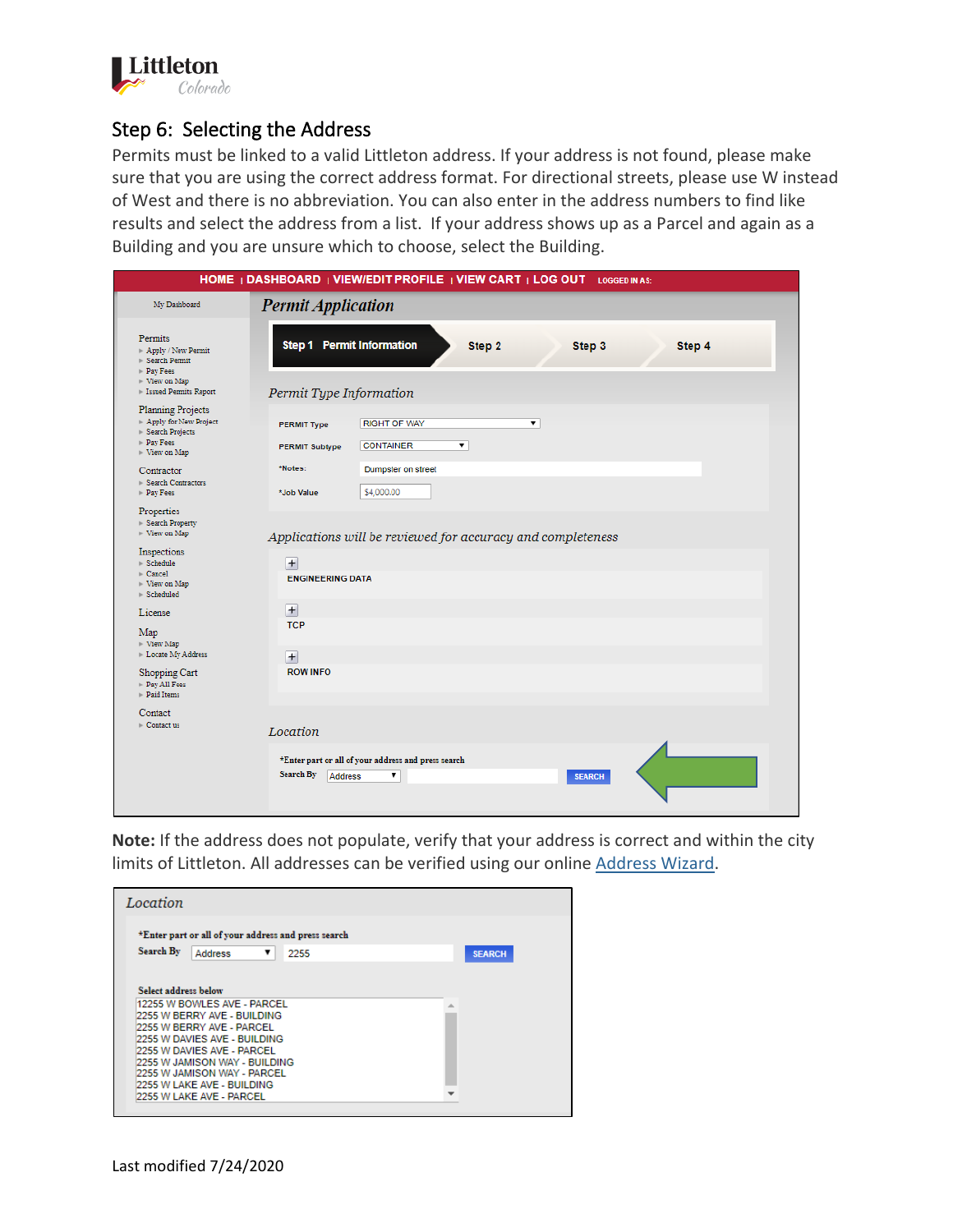

## Step 7: Attaching Documentation

Different permit types request additional documentation to be submitted. If you need to submit additional documentation these are the file types that are accepted:

- Adobe: PDF
- Word: DOC, DOCX
- Excel: XLS, XLSX
- Image File: JPG, JPEG, PNG

| Attachments        |               |                  |  |
|--------------------|---------------|------------------|--|
| Filename           |               | Select           |  |
| <b>Description</b> |               |                  |  |
| <b>UPLOAD</b>      |               |                  |  |
|                    |               |                  |  |
|                    | <b>CANCEL</b> | <b>NEXT STEP</b> |  |

Select the attachments to add to your application

| Open                                                             |            |                                 |              |              |                            |     |        | X.            |
|------------------------------------------------------------------|------------|---------------------------------|--------------|--------------|----------------------------|-----|--------|---------------|
| $\rightarrow$<br>v A                                             |            | « Desktop > Permits             | $\checkmark$ | Ō            | <b>Search Permits</b><br>Ω |     |        |               |
| Organize $\blacktriangledown$                                    | New folder |                                 |              |              |                            | 距 ▼ | $\Box$ | $\mathbf{C}$  |
| <b>Quick access</b>                                              |            | Name<br>Permit attachments.docx |              |              | $\overline{\phantom{a}}$   |     |        |               |
| City of Littleton<br>OneDrive - City of<br>This PC<br>3D Objects |            |                                 |              |              |                            |     |        |               |
| Desktop                                                          | $\vee$ <   |                                 |              |              |                            |     |        | $\rightarrow$ |
|                                                                  | File name: |                                 |              | $\checkmark$ | All Files (*.*)<br>Open    |     | Cancel | $\checkmark$  |

Once you select your document, click **Open**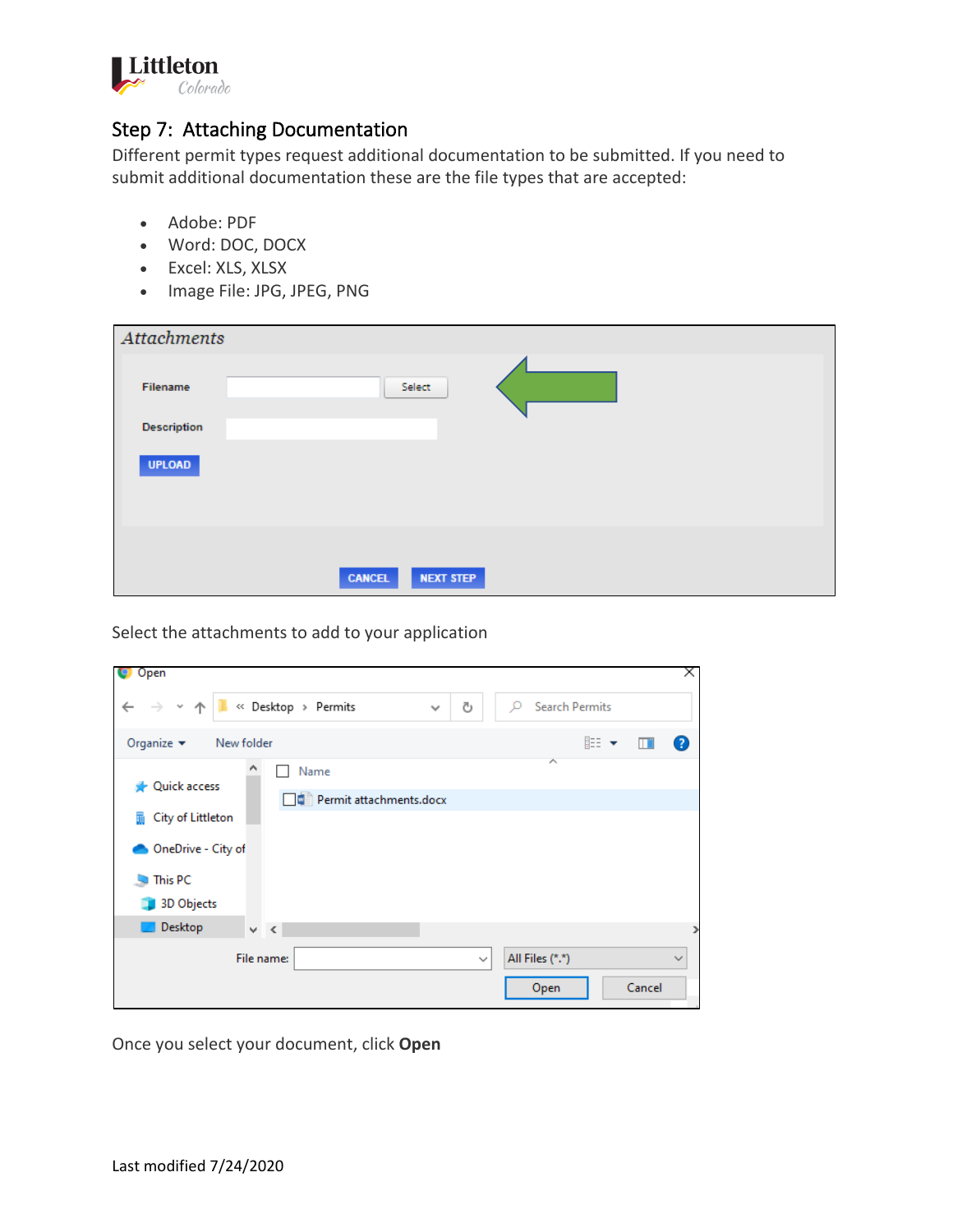

Add a Description of the document to upload and click **UPLOAD**

| <b>Attachments</b>                                                                                                                                     |
|--------------------------------------------------------------------------------------------------------------------------------------------------------|
| <b>Filename</b><br>Select<br>Permit attachments.docx x Remove<br><b>Permit attachments.docx</b><br>Description: Location of Container<br><b>UPLOAD</b> |
| <b>CANCEL</b><br><b>NEXT STEP</b>                                                                                                                      |

Accept Upload disclaimer

| Your attachments have been uploaded. They will be reviewed for completeness. |  |
|------------------------------------------------------------------------------|--|
|                                                                              |  |
| <b>CANCEL</b><br><b>ACCEPT</b><br>mieriame<br><b>DETECT</b>                  |  |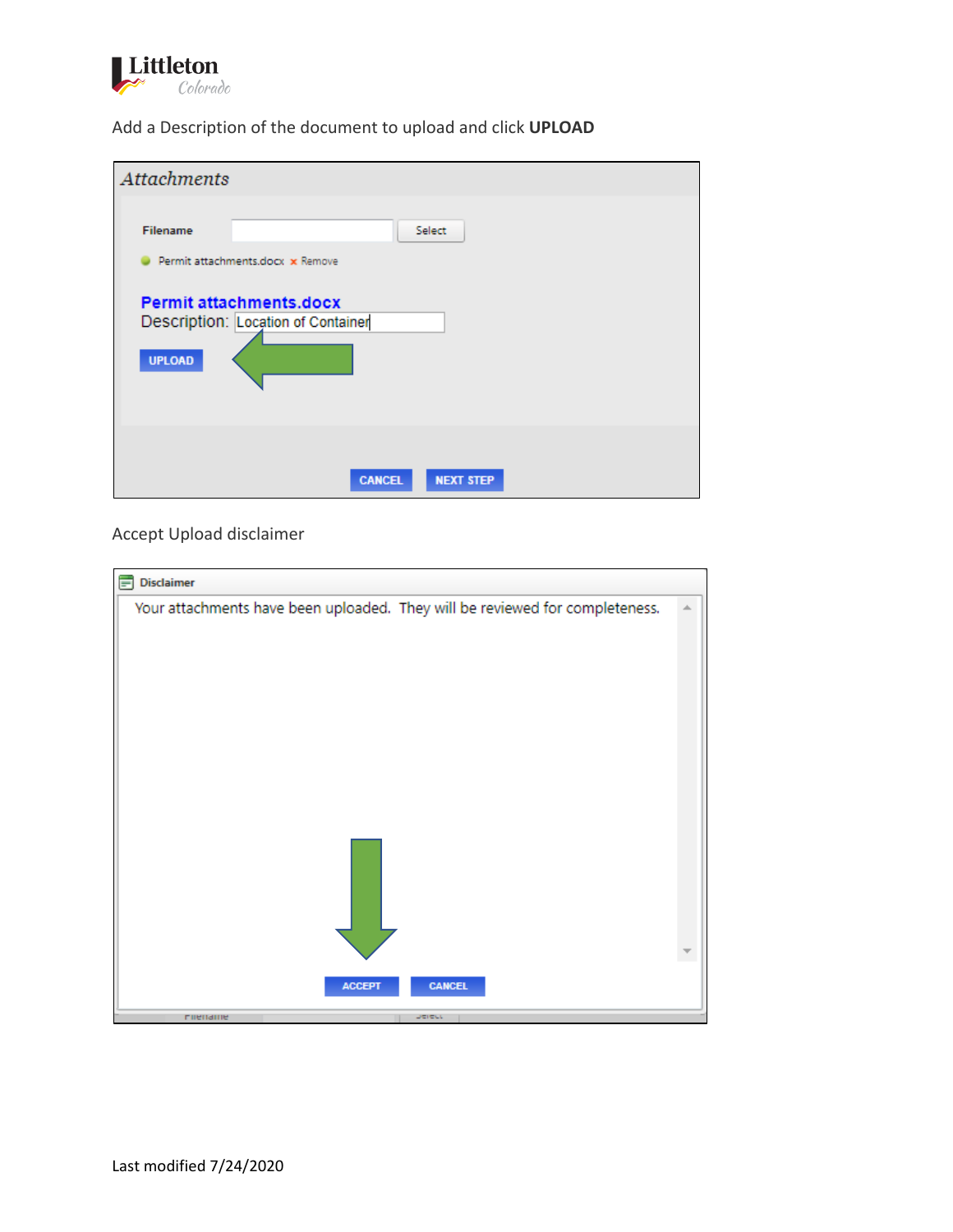

| <b>Attachments</b>                              |               |                                                                         |               |
|-------------------------------------------------|---------------|-------------------------------------------------------------------------|---------------|
| Filename<br><b>Description</b><br><b>UPLOAD</b> | Select        | Attachments:<br>Permit attachments.docx<br><b>Location of Container</b> | <b>DELETE</b> |
|                                                 | <b>CANCEL</b> | <b>NEXT STEP</b>                                                        |               |

Once Uploaded, you can select another file to upload, delete a file or a click **Next Step**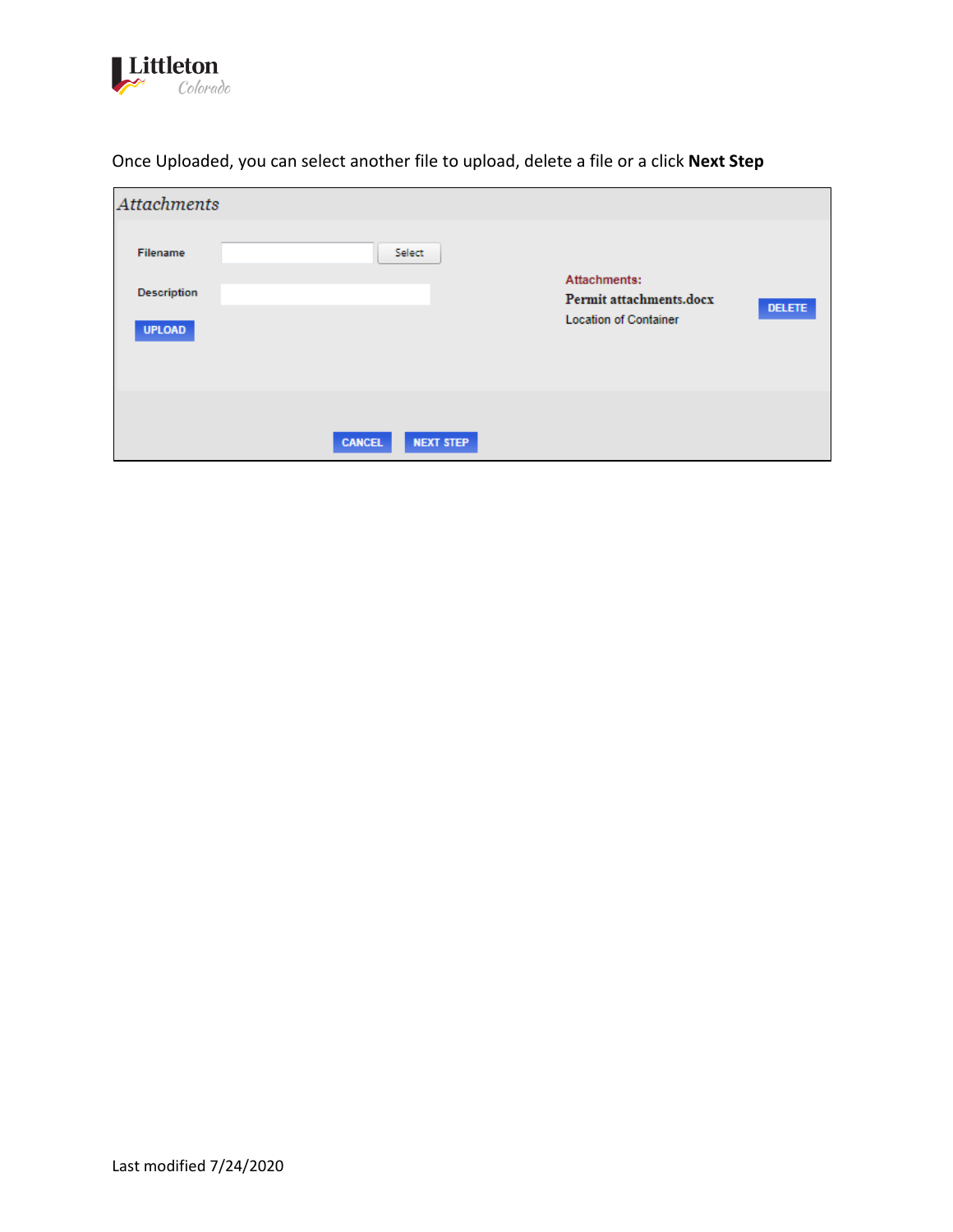

### Step 8: Permit Contacts

After clicking on **NEXT STEP**, you will enter in the contacts for the permit. Most of this information will be already completed based on your information in the City of Littleton's eTRAKiT profile. Any fields that have an asterisks (\*) is a required field and you will not be able to move forward until it is added. Click **NEXT STEP** to proceed in the process.

|                                                                      |                           | HOME   DASHBOARD   VIEW/EDIT PROFILE   VIEW CART   LOG OUT | <b>LOGGED IN A S:</b>                    |                       |  |  |
|----------------------------------------------------------------------|---------------------------|------------------------------------------------------------|------------------------------------------|-----------------------|--|--|
| My Dashboard                                                         | <b>Permit Application</b> |                                                            |                                          |                       |  |  |
| Permits<br>Apply / New Permit<br>Search Permit<br>Pay Fees           | Step 1                    | <b>Step 2 Contact Information</b>                          | Step 3                                   | Step 4                |  |  |
| View on Map<br>Issued Permits Report                                 |                           | Application for a RIGHT OF WAY Permit                      |                                          |                       |  |  |
| <b>Planning Projects</b><br>Apply for New Project<br>Search Projects | Applicant Information     |                                                            |                                          |                       |  |  |
| Pay Fees<br>View on Map                                              | *Name                     | John Smith                                                 | *Phone                                   | (720) 000-0000        |  |  |
| Contractor                                                           | *Address                  | 2255 W. Berry Ave.                                         | *Email Address                           | johnsmith@company.com |  |  |
| Search Contractors<br>Pay Fees                                       | *City                     | Littleton                                                  |                                          |                       |  |  |
| Properties<br>Search Property<br>View on Map                         | *State                    | CO                                                         | *Zip                                     | 8012<br>÷             |  |  |
| Inspections<br>Schedule<br>Cancel                                    | Owner Information         |                                                            |                                          |                       |  |  |
| View on Map<br>Scheduled                                             | *Name                     | John Smith                                                 | *Phone                                   | (720) 000-0000        |  |  |
| License                                                              | *Address                  | 2255 W. Berry Ave.                                         | *Email Address                           | johnsmith@company.com |  |  |
| Map<br><b>View Map</b>                                               | *City                     | Littleton                                                  |                                          |                       |  |  |
| Locate My Address                                                    | *State                    | CO                                                         | *Zip                                     | 8012                  |  |  |
| Shopping Cart<br>Pay All Fees<br>Paid Items                          |                           | Contractor Information                                     |                                          |                       |  |  |
| Contact<br>Contact us                                                | *Name                     | John Smith                                                 | *Phone                                   | (720) 000-0000        |  |  |
|                                                                      | *Address                  | 2255 W. Berry Ave                                          | *Email Address                           | johnsmith@company.com |  |  |
|                                                                      | *City                     | Littleton                                                  | *License or ID                           | 1111                  |  |  |
|                                                                      | * State                   | CO                                                         | *Zip                                     | 8012                  |  |  |
|                                                                      |                           |                                                            |                                          |                       |  |  |
|                                                                      | Other Information         |                                                            |                                          |                       |  |  |
|                                                                      | *Name                     | John Smith                                                 | *Phone                                   | (720) 000-0000        |  |  |
|                                                                      | *Address                  | 2255 W. Berry Ave                                          | *Email Address                           | johnsmith@company.com |  |  |
|                                                                      | *City                     | Littleton                                                  |                                          |                       |  |  |
|                                                                      | *State                    | CO                                                         | *Zip                                     | 8012<br>÷             |  |  |
|                                                                      |                           |                                                            |                                          |                       |  |  |
|                                                                      |                           | <b>CANCEL</b>                                              | <b>PREVIOUS STEP</b><br><b>NEXT STEP</b> |                       |  |  |
|                                                                      |                           |                                                            |                                          |                       |  |  |